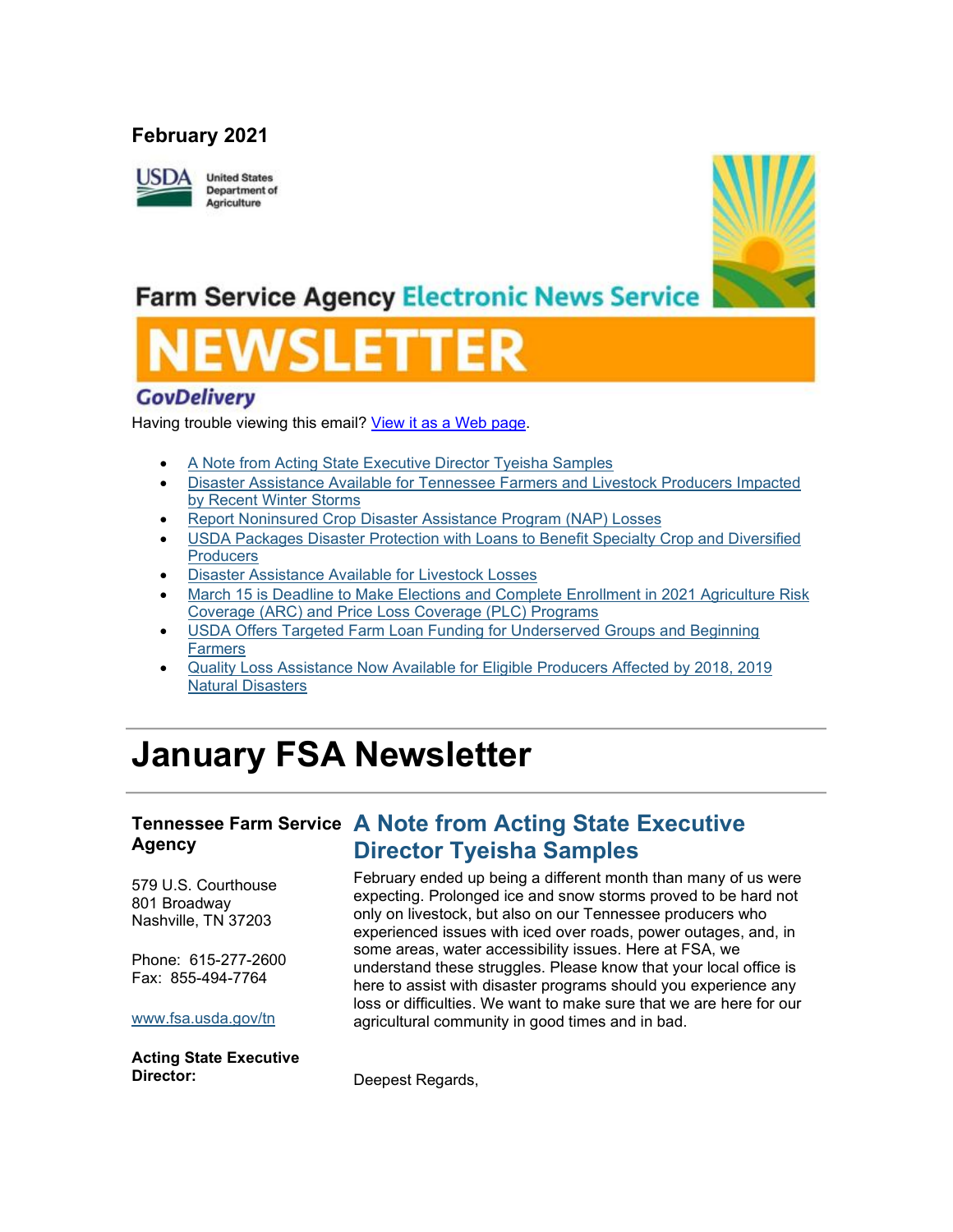Tyeisha L. Samples

Tyeisha (Ty) L. Samples

**State Committee:**

Acting, Tennessee State Executive Director

Steve Officer, Chair Daryl Brown Charlotte Kelly Renea Jones Rogers Brian Flowers

To find contact information for your local office go to www.fsa.usda.gov/tn

### **Disaster Assistance Available for Tennessee Farmers and Livestock Producers Impacted by Recent Winter Storms**

The U.S. Department of Agriculture (USDA) provides technical and financial assistance to help Tennessee farmers and livestock producers recover from damages brought on by winter storms Uri and Viola. Agricultural producers are encouraged to contact their local USDA Service Center to learn about the programs available to help them recover from crop, land, infrastructure, and livestock losses.

### **Disaster Assistance**

USDA encourages farmers and ranchers to contact the FSA county office at the local [USDA Service](http://www.farmers.gov/service-locator?utm_medium=email&utm_source=govdelivery)  [Center](http://www.farmers.gov/service-locator?utm_medium=email&utm_source=govdelivery) to apply for eligible programs and to learn which documents, such as farm records, herd inventory, receipts and pictures of damages or losses should be provided to help expedite assistance.

Producers who experience livestock deaths due to the winter storms may be eligible for the [Livestock Indemnity Program.](http://www.fsa.usda.gov/programs-and-services/disaster-assistance-program/livestock-indemnity/index?utm_medium=email&utm_source=govdelivery) Meanwhile, the [Emergency Assistance for Livestock, Honeybees,](http://www.fsa.usda.gov/programs-and-services/disaster-assistance-program/emergency-assist-for-livestock-honey-bees-fish/index?utm_medium=email&utm_source=govdelivery)  [and Farm-Raised Fish Program](http://www.fsa.usda.gov/programs-and-services/disaster-assistance-program/emergency-assist-for-livestock-honey-bees-fish/index?utm_medium=email&utm_source=govdelivery) provides eligible producers with compensation for feed and grazing losses. For LIP and ELAP, producers will need to file a notice of loss for livestock and grazing or feed losses within 30 days and honeybee losses within 15 days.

Additionally, eligible orchardists and nursery tree growers may be eligible for cost-share assistance through the [Tree Assistance Program](http://www.fsa.usda.gov/programs-and-services/disaster-assistance-program/tree-assistance-program/index?utm_medium=email&utm_source=govdelivery) (TAP) to replant or rehabilitate eligible trees, bushes or vines lost during the winter storms. This complements [Noninsured Crop Disaster Assistance](https://www.fsa.usda.gov/programs-and-services/disaster-assistance-program/noninsured-crop-disaster-assistance/index?utm_medium=email&utm_source=govdelivery)  [Program](https://www.fsa.usda.gov/programs-and-services/disaster-assistance-program/noninsured-crop-disaster-assistance/index?utm_medium=email&utm_source=govdelivery) (NAP) or crop insurance coverage, which covers the crop but not the plants or trees in all cases. For TAP, a program application must be filed within 90 days.

FSA also offers a variety of direct and guaranteed loans, including operating and emergency loans, to producers unable to secure commercial financing. Producers in counties with a primary or contiguous disaster designation may be eligible for low-interest [emergency loans](http://www.fsa.usda.gov/programs-and-services/farm-loan-programs/emergency-farm-loans/index?utm_medium=email&utm_source=govdelivery) to help them recover from production and physical losses. Loans can help producers replace essential property, purchase inputs like livestock, equipment, feed and seed, cover family living expenses or refinance farm-related debts and other needs.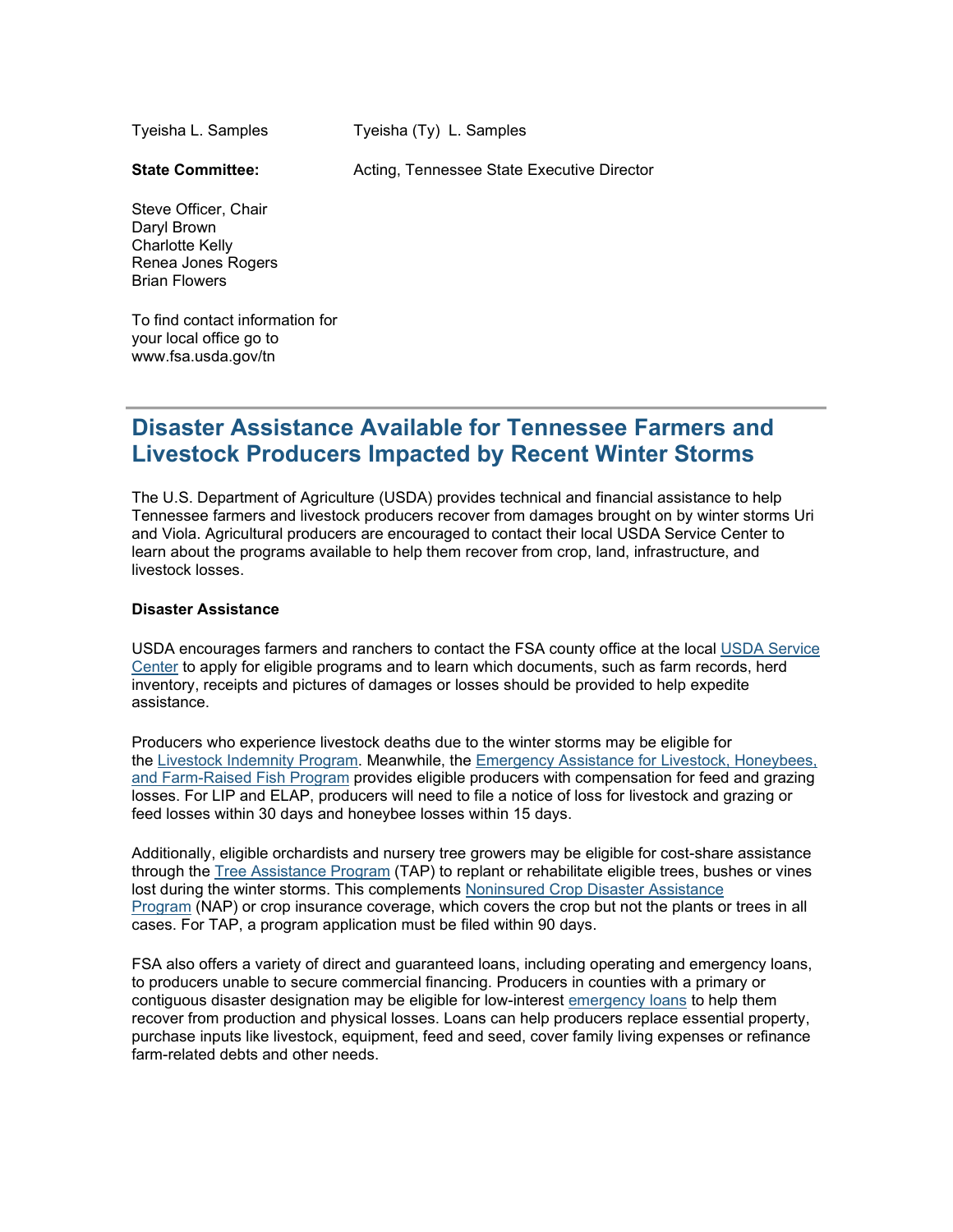#### **Risk Management**

Producers who have risk protection through [Federal Crop Insurance](https://www.rma.usda.gov/Federal-Crop-Insurance-Corporation?utm_medium=email&utm_source=govdelivery) or FSA's NAP should report crop damage to their crop insurance agent or FSA office. If they have crop insurance, producers should report crop damage to their agent within 72 hours of damage discovery and follow up in writing within 15 days. For NAP covered crops, a [Notice of Loss](https://forms.sc.egov.usda.gov/efcommon/eFileServices/eForms/CCC576.PDF?utm_medium=email&utm_source=govdelivery) (CCC-576) must be filed within 15 days of the loss becoming apparent, except for hand-harvested crops, which should be reported within 72 hours.

### **Conservation**

The [Emergency Conservation Program](http://www.fsa.usda.gov/programs-and-services/conservation-programs/emergency-conservation/index?utm_medium=email&utm_source=govdelivery) and [Emergency Forest Restoration Program](https://www.fsa.usda.gov/programs-and-services/disaster-assistance-program/emergency-forest-restoration/index?utm_medium=email&utm_source=govdelivery) can assist landowners and forest stewards with financial and technical assistance to restore damaged farmland or forests.

USDA's Natural Resources Conservation Service (NRCS) also offers programs to help in the recovery process. The [Environmental Quality Incentives Program](https://www.nrcs.usda.gov/wps/PA_NRCSConsumption/download?cid=nrcseprd1469022&ext=pdf&utm_medium=email&utm_source=govdelivery) (EQIP) can help producers plan and implement conservation practices on farms, ranches and working forests impacted by natural disasters.

### **Assistance for Communities**

Additional NRCS programs include the [Emergency Watershed Protection](https://www.nrcs.usda.gov/wps/portal/nrcs/detail/tx/programs/planning/ewpp/?cid=stelprdb1077088&utm_medium=email&utm_source=govdelivery) (EWP) program, which provides assistance to local government sponsors with the cost of addressing watershed impairments or hazards such as debris removal and streambank stabilization. Sponsors must submit a formal request (via mail or email) to the state conservationist for assistance within 60 days of the natural disaster occurrence or 60 days from the date when access to the sites is possible.

### **More Information**

On farmers.gov, the [Disaster Assistance Discovery Tool,](https://www.farmers.gov/node/28989?utm_medium=email&utm_source=govdelivery) [Disaster-at-a-Glance fact sheet,](https://www.farmers.gov/sites/default/files/2020-04/FSA_DisasterAssistance_at_a_glance_brochure_.pdf?utm_medium=email&utm_source=govdelivery) and [Farm](https://www.farmers.gov/fund/farm-loan-discovery-tool?utm_medium=email&utm_source=govdelivery)  [Loan Discovery Tool](https://www.farmers.gov/fund/farm-loan-discovery-tool?utm_medium=email&utm_source=govdelivery) can help producers and landowners determine program or loan options. For assistance with a crop insurance claim, producers and landowners should contact their [crop](https://www.rma.usda.gov/en/Information-Tools/Agent-Locator-Page?utm_medium=email&utm_source=govdelivery)  [insurance agent.](https://www.rma.usda.gov/en/Information-Tools/Agent-Locator-Page?utm_medium=email&utm_source=govdelivery) For FSA and NRCS programs, they should contact their local [USDA Service](http://www.farmers.gov/service-center-locator?utm_medium=email&utm_source=govdelivery)  [Center.](http://www.farmers.gov/service-center-locator?utm_medium=email&utm_source=govdelivery)

### **Report Noninsured Crop Disaster Assistance Program (NAP) Losses**

NAP provides financial assistance to you for crops that aren't eligible for crop insurance to protect against lower yields or crops unable to be planted due to natural disasters including freeze, hail, excessive moisture, excessive wind or hurricanes, flood, excessive heat and qualifying drought (includes native grass for grazing), among others.

To receive payment, you had to purchase NAP coverage for 2020 crops and file a notice of loss the earlier of 15 days of the occurrence of the disaster or when losses become apparent or 15 days of the final harvest date.

For hand-harvested crops and certain perishable crops, you must notify FSA within 72 hours of when a loss becomes apparent.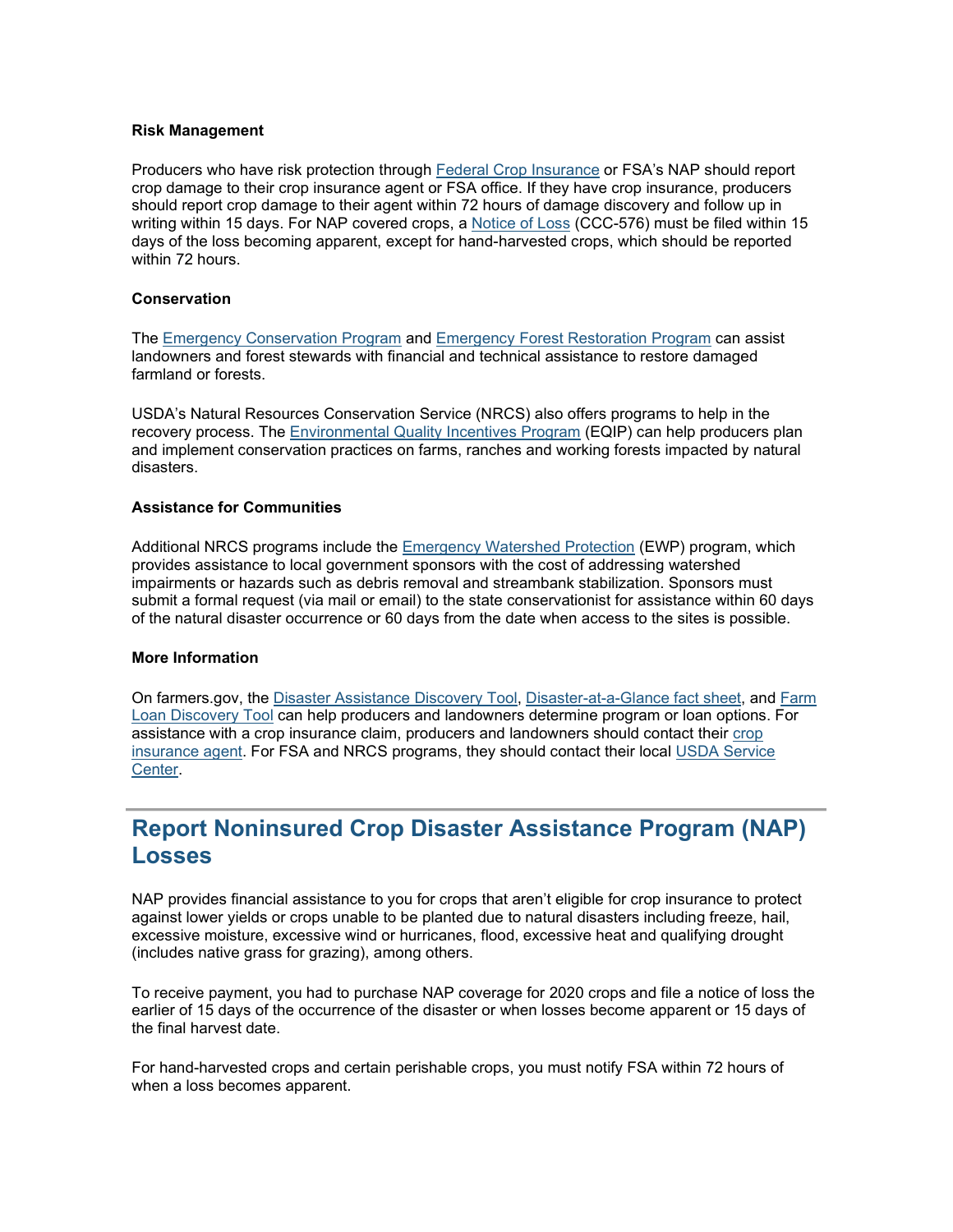Eligible crops must be commercially produced agricultural commodities for which crop insurance is not available, including perennial grass forage and grazing crops, fruits, vegetables, mushrooms, floriculture, ornamental nursery, aquaculture, turf grass, ginseng, honey, syrup, bioenergy, and industrial crops.

For more information on NAP, contact your local service center or visit [fsa.usda.gov/nap.](http://www.fsa.usda.gov/nap?utm_medium=email&utm_source=govdelivery)

## **USDA Packages Disaster Protection with Loans to Benefit Specialty Crop and Diversified Producers**

Producers who apply for Farm Service Agency (FSA) farm loans will be offered the opportunity to enroll in the Noninsured Crop Disaster Assistance Program (NAP). NAP is available to producers who grow noninsurable crops and is especially important to fruit, vegetable, and other specialty crop growers.

New, underserved and limited income specialty growers who apply for farm loans could qualify for basic loss coverage at no cost.

The basic disaster coverage protects at 55 percent of the market price for crop losses that exceed 50 percent of production. Covered "specialty" crops include: vegetables, fruits, mushrooms, floriculture, ornamental nursery, aquaculture, turf grass, ginseng, honey, syrup, hay, forage, grazing and energy crops. FSA allows beginning, underserved or limited income producers to obtain NAP coverage up to 90 days after the normal application closing date when they also apply for FSA credit.

Producers can also protect value-added production, such as organic or direct market crops, at their fair market value in those markets. Targeted underserved groups eligible for free or discounted coverage include American Indians or Alaskan Natives, Asians, Blacks or African Americans, Native Hawaiians or other Pacific Islanders, Hispanics, and women.

FSA offers a variety of loan products, including farm ownership loans, operating loans and microloans that have a streamlined application process.

NAP coverage is not limited to FSA borrowers, beginning, limited resource, or underserved farmers. Any producer who grows eligible NAP crops can purchase coverage. To learn more, contact your local service center or visit [fsa.usda.gov/nap](http://fsa.usda.gov/nap?utm_medium=email&utm_source=govdelivery) or [fsa.usda.gov/farmloans.](https://www.fsa.usda.gov/programs-and-services/farm-loan-programs/index?utm_medium=email&utm_source=govdelivery)

### **Disaster Assistance Available for Livestock Losses**

The Livestock Indemnity Program (LIP) provides assistance to you for livestock deaths in excess of normal mortality caused by adverse weather, disease and attacks by animals reintroduced into the wild by the federal government or protected by federal law.

For disease losses, FSA county committees can accept veterinarian certifications that livestock deaths were directly related to adverse weather and unpreventable through good animal husbandry and management.

For 2021 livestock losses, you must file a notice within 30 calendar days of when the loss is first apparent. You then must provide the following supporting documentation to your local FSA office no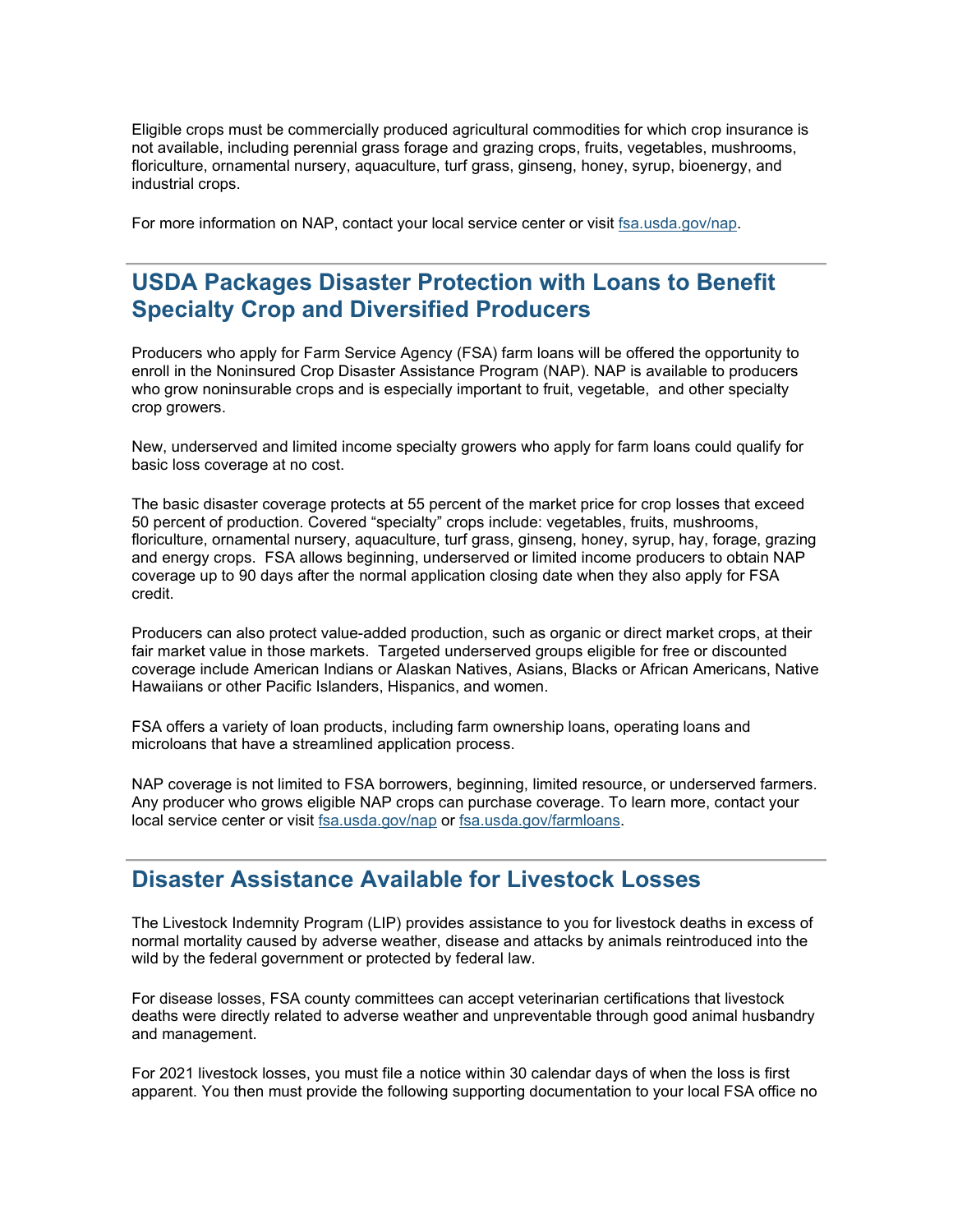later than 60 calendar days after the end of the calendar year in which the eligible loss condition occurred.

- Proof of death documentation
- Copy of grower's contracts
- Proof of normal mortality documentation

In addition to filing a notice of loss, you must also submit an application for payment.

For more information, contact your local service center or visit [fsa.usda.gov.](http://www.fsa.usda.gov/?utm_medium=email&utm_source=govdelivery)

### **March 15 is Deadline to Make Elections and Complete Enrollment in 2021 Agriculture Risk Coverage (ARC) and Price Loss Coverage (PLC) Programs**

Agricultural producers can now make elections and enroll in the Agriculture Risk Coverage (ARC) and Price Loss Coverage (PLC) programs for the 2021 crop year.

Enrollment for the 2021 crop year closes March 15, 2021.

ARC provides income support payments on historical base acres when actual crop revenue declines below a specified guaranteed level. PLC provides income support payments on historical base acres when the effective price for a covered commodity falls below its reference price.

Covered commodities include barley, canola, large and small chickpeas, corn, crambe, flaxseed, grain sorghum, lentils, mustard seed, oats, peanuts, dry peas, rapeseed, long grain rice, medium and short grain rice, safflower seed, seed cotton, sesame, soybeans, sunflower seed and wheat.

### **2021 Elections and Enrollment**

Producers can elect coverage and enroll in crop-by-crop ARC-County or PLC, or ARC-Individual for the entire farm, for the 2021 crop year. Although election changes for 2021 are optional, enrollment (signed contract) is required for each year of the program. If a producer has a multi-year contract on the farm and makes an election change for 2021, it will be necessary to sign a new contract.

If an election is not submitted by the deadline of March 15, 2021, the election defaults to the current election for crops on the farm from the prior crop year.

For crop years 2022 and 2023, producers will have an opportunity to make new elections during those signups. Farm owners cannot enroll in either program unless they have a share interest in the farm.

#### **Web-Based Decision Tools**

In partnership with USDA, the University of Illinois and Texas A&M University offer web-based decision tools to assist producers in making informed, educated decisions using crop data specific to their respective farming operations. Tools include: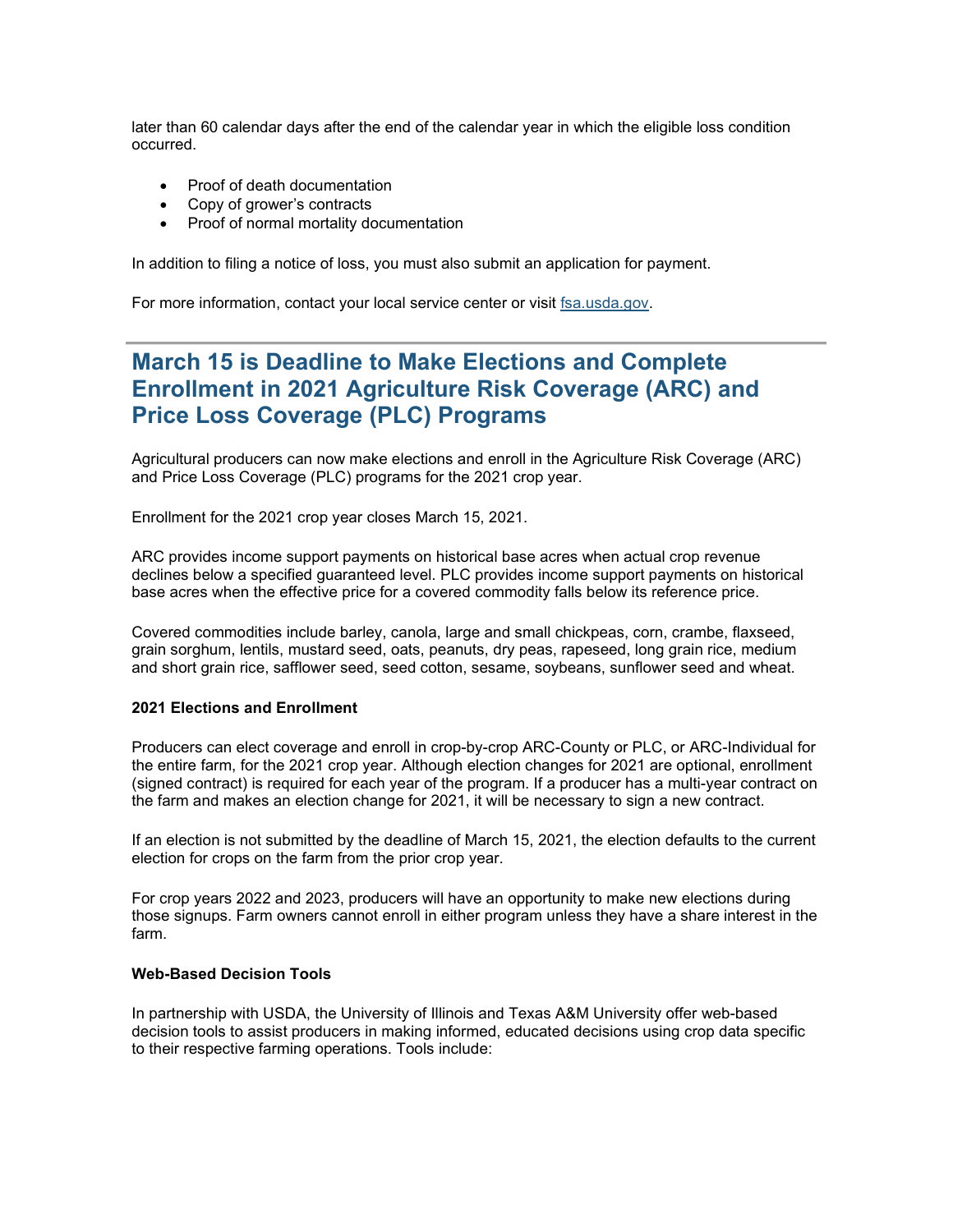- [Gardner-farmdoc Payment Calculator,](https://gcc02.safelinks.protection.outlook.com/?data=04%7C01%7C%7C7927dde7a5a140fd9e4108d87c2778f1%7Ced5b36e701ee4ebc867ee03cfa0d4697%7C0%7C0%7C637395856261304709%7CUnknown%7CTWFpbGZsb3d8eyJWIjoiMC4wLjAwMDAiLCJQIjoiV2luMzIiLCJBTiI6Ik1haWwiLCJXVCI6Mn0%3D%7C1000&reserved=0&sdata=UuxxjcKvMO4DFsGqxOrxogQBPMAdQr7ZGO0NA0eiVa0%3D&url=https%3A%2F%2Ffarmdocdaily.illinois.edu%2F2019%2F08%2Fintroducing-the-gardner-farmdoc-payment-calculator.html%3Futm_medium%3Demail%26utm_source%3Dgovdelivery&utm_medium=email&utm_source=govdelivery) the University of Illinois tool that offers farmers the ability to run payment estimate modeling for their farms and counties for ARC-County and PLC.
- [ARC and PLC Decision Tool,](https://gcc02.safelinks.protection.outlook.com/?data=04%7C01%7C%7C7927dde7a5a140fd9e4108d87c2778f1%7Ced5b36e701ee4ebc867ee03cfa0d4697%7C0%7C0%7C637395856261314665%7CUnknown%7CTWFpbGZsb3d8eyJWIjoiMC4wLjAwMDAiLCJQIjoiV2luMzIiLCJBTiI6Ik1haWwiLCJXVCI6Mn0%3D%7C1000&reserved=0&sdata=OcD62mTpEITzyuI8DfbJvrDmeXWtt%2FYzVp9s5ngIyi0%3D&url=https%3A%2F%2Fwww.afpc.tamu.edu%2F%3Futm_medium%3Demail%26utm_source%3Dgovdelivery&utm_medium=email&utm_source=govdelivery) the Texas A&M tool allows producers to analyze payment yield updates and expected payments for 2021. Producers who have used the tool in the past should see their username and much of their farm data already available in the system.

### **More Information**

For more information on ARC and PLC, including two online decision tools that assist producers in making enrollment and election decisions specific to their operations, visit the [ARC and PLC](https://gcc02.safelinks.protection.outlook.com/?data=04%7C01%7C%7C7927dde7a5a140fd9e4108d87c2778f1%7Ced5b36e701ee4ebc867ee03cfa0d4697%7C0%7C0%7C637395856261314665%7CUnknown%7CTWFpbGZsb3d8eyJWIjoiMC4wLjAwMDAiLCJQIjoiV2luMzIiLCJBTiI6Ik1haWwiLCJXVCI6Mn0%3D%7C1000&reserved=0&sdata=YXHrSHnQl%2BhEhq%2FzLf6bZeS0ik4gc4k22Knh8GDgbxI%3D&url=https%3A%2F%2Fwww.fsa.usda.gov%2Fprograms-and-services%2Farcplc_program%2Findex%3Futm_medium%3Demail%26utm_source%3Dgovdelivery&utm_medium=email&utm_source=govdelivery)  [webpage.](https://gcc02.safelinks.protection.outlook.com/?data=04%7C01%7C%7C7927dde7a5a140fd9e4108d87c2778f1%7Ced5b36e701ee4ebc867ee03cfa0d4697%7C0%7C0%7C637395856261314665%7CUnknown%7CTWFpbGZsb3d8eyJWIjoiMC4wLjAwMDAiLCJQIjoiV2luMzIiLCJBTiI6Ik1haWwiLCJXVCI6Mn0%3D%7C1000&reserved=0&sdata=YXHrSHnQl%2BhEhq%2FzLf6bZeS0ik4gc4k22Knh8GDgbxI%3D&url=https%3A%2F%2Fwww.fsa.usda.gov%2Fprograms-and-services%2Farcplc_program%2Findex%3Futm_medium%3Demail%26utm_source%3Dgovdelivery&utm_medium=email&utm_source=govdelivery)

For additional questions and assistance, contact your local USDA service center. To locate your local FSA office, visit [farmers.gov/service-locator.](https://www.farmers.gov/service-center-locator?utm_medium=email&utm_source=govdelivery)

### **USDA Offers Targeted Farm Loan Funding for Underserved Groups and Beginning Farmers**

The USDA Farm Service Agency (FSA) reminds producers that FSA offers targeted farm ownership and farm operating loans to assist underserved applicants and beginning farmers and ranchers.

USDA defines underserved applicants as a group whose members have been subjected to racial, ethnic, or gender prejudice because of their identity as members of the group without regard to their individual qualities. For farm loan program purposes, targeted underserved groups are women, African Americans, American Indians and Alaskan Natives, Hispanics and Asians and Pacific Islanders.

Underserved or beginning farmers and ranchers who cannot obtain commercial credit from a bank can apply for either FSA direct loans or guaranteed loans. Direct loans are made to applicants by FSA. Guaranteed loans are made by lending institutions who arrange for FSA to guarantee the loan. FSA can guarantee up to 95 percent of the loss of principal and interest on a loan. The FSA guarantee allows lenders to make agricultural credit available to producers who do not meet the lender's normal underwriting criteria.

The direct and guaranteed loan program provides for two types of loans: farm ownership loans and farm operating loans. In addition to customary farm operating and ownership loans, FSA offers Microloans through the direct loan program. Microloans focus on the financing needs of small, beginning farmer, niche, and non-traditional farm operations. Microloans are available for both ownership and operating finance needs. To learn more about microloans, visit [fsa.usda.gov/microloans.](http://www.fsa.usda.gov/microloans?utm_medium=email&utm_source=govdelivery)

To qualify as a beginning producer, the individual or entity must meet the eligibility requirements outlined for direct or guaranteed loans. Individuals and all entity members must have operated a farm for less than 10 years. Applicants must materially or substantially participate in the operation.

For more information on FSA's farm loan programs and targeted underserved and beginning farmer guidelines, contact your local service center or visit [fsa.usda.gov/farmloans.](http://www.fsa.usda.gov/farmloans?utm_medium=email&utm_source=govdelivery)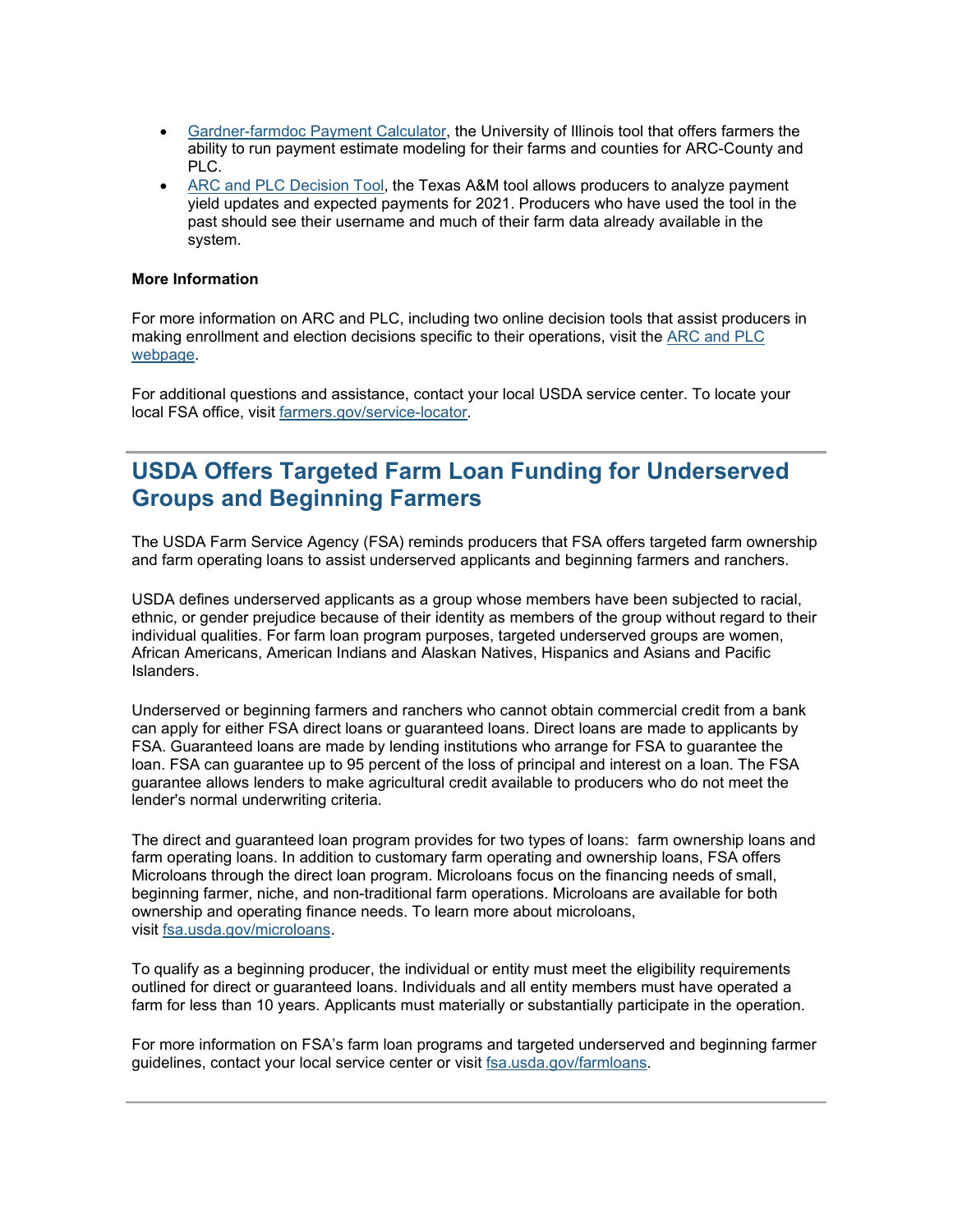## **Quality Loss Assistance Now Available for Eligible Producers Affected by 2018, 2019 Natural Disasters**

The U.S. Department of Agriculture's (USDA) Farm Service Agency (FSA) announced that signup for the Quality Loss Adjustment (QLA) Program began Wednesday, Jan. 6, 2021. Funded by the Further Consolidated Appropriations Act of 2020, this new program provides assistance to producers who suffered eligible crop quality losses due to natural disasters occurring in 2018 and 2019. The deadline to apply for QLA is Friday, March 5, 2021.

### **Eligible Crops**

Eligible crops include those for which [federal crop insurance](http://www.rma.usda.gov/?utm_medium=email&utm_source=govdelivery) or [Noninsured Crop Disaster](https://www.fsa.usda.gov/programs-and-services/disaster-assistance-program/noninsured-crop-disaster-assistance/index?utm_medium=email&utm_source=govdelivery)  [Assistance Program](https://www.fsa.usda.gov/programs-and-services/disaster-assistance-program/noninsured-crop-disaster-assistance/index?utm_medium=email&utm_source=govdelivery) (NAP) coverage is available, except for grazed crops and value loss crops, such as honey, maple sap, aquaculture, floriculture, mushrooms, ginseng root, ornamental nursery, Christmas trees, and turfgrass sod.

Additionally, crops that were sold or fed to livestock or that are in storage may be eligible; however, crops that were destroyed before harvest are not eligible. Crop quality losses occurring after harvest, due to deterioration in storage, or that could have been mitigated, are also not eligible.

Assistance is based on a producer's harvested affected production of an eligible crop, which must have had at least a 5% quality loss reflected through a quality discount; or for forage crops, a nutrient loss, such as total digestible nutrients.

#### **Qualifying Disaster Events**

Losses must have been a result of a qualifying disaster event (hurricane, excessive moisture, flood, qualifying drought, tornado, typhoon, volcanic activity, snowstorm, or wildfire) or related condition that occurred in calendar years 2018 and/or 2019.

Assistance is available for eligible producers in counties that received a qualifying Presidential Emergency Disaster Declaration or Secretarial Disaster Designation because of one or more of the qualifying disaster events or related conditions.

Lists of counties with Presidential Emergency Disaster Declarations and Secretarial Disaster Designations for all qualifying disaster events for 2018 and 2019 are available [here.](https://www.farmers.gov/recover/whip-plus/eligible-counties?utm_medium=email&utm_source=govdelivery) For drought, producers are eligible for QLA if the loss occurred in an area within a county rated by the [U.S.](https://droughtmonitor.unl.edu/?utm_medium=email&utm_source=govdelivery)  [Drought Monitor](https://droughtmonitor.unl.edu/?utm_medium=email&utm_source=govdelivery) as having a D3 (extreme drought) or higher intensity level during 2018 or 2019.

Producers in counties that did not receive a qualifying declaration or designation may still apply but must also provide supporting documentation to establish that the crop was directly affected by a qualifying disaster event.

To determine QLA eligibility and payments, FSA considers the total quality loss caused by all qualifying natural disasters in cases where a crop was impacted by multiple events.

### **Applying for QLA**

When applying, producers are asked to provide verifiable documentation to support claims of quality loss or nutrient loss in the case of forage crops. For crops that have been sold, grading must have